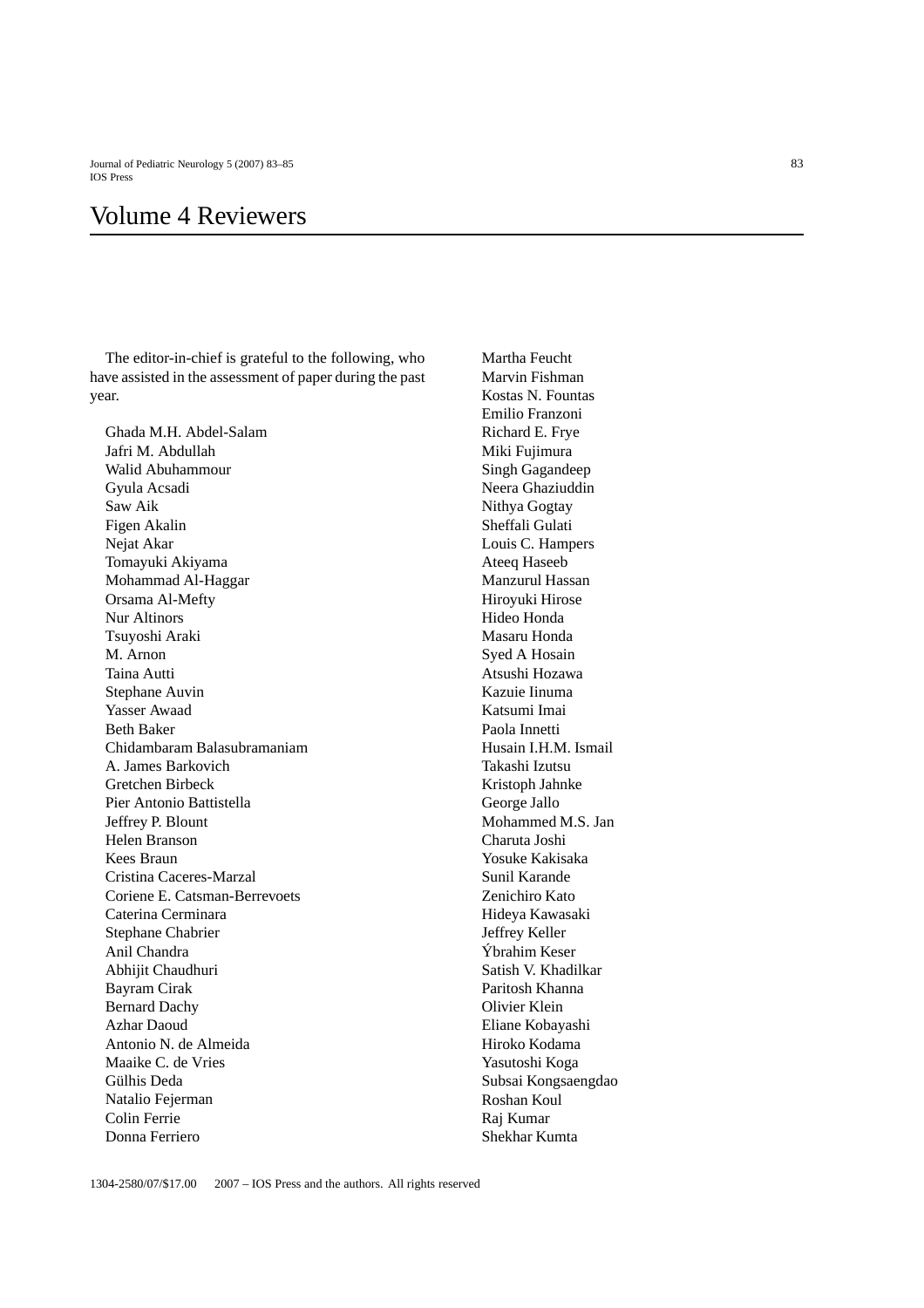Soonhak Kwon J.L. Weiss Floris de Lange Zarina Abdul Latiff Giovanna Lattanzi Bennett Lavenstein Hyang Woon Lee Joonsoo Lee Michael Linnebank Jeff Loeb Aimee Luat Derrick MacFabe Keishi Makino Tanaka Masaaki Toyojiro Matsuishi Vinchon Matthieu A.K. Mahapatra Volker Mall Stephen M. Maricich Julie Meaux Nagwa Abdel Meguid Torstein R. Meling J. Gordon Millichap Finn Ursin Knudsen William Mitchell Wendy G. Mitchell Hiromi Miyagawa Masashi Mizuguchi Mahmoud Mohammadi Mahendranath Moharir Mohammad Reza Mohebbi Kevin Morris J.M.K. Murthy Sait Naderi Nobukazu Nakasato Eiji Nanba Hassib Narchi David Neubauer Yoshiko Nomura Kathryn North Giuseppe Novelli W. Jerry Oakes Akihisa Okumura Makiko Osawa Cagatay Onal Ignacio Pascual-Castroviejo Bimal K. Paul Asuri N. Prasad Zvonka Rener Primec Hernando Rafael Vedantam Rajshekhar

P. Nagabhushana Rao Isabella Rapin Bernardo Ratilal Munni Ray Newra Tellechea Rotta Martino Ruggieri Monique Ryan Sinji Saitoh Yoichi Sakakihara Madjid Samii Russell P. Saneto Harvey B. Sarnat Masayuki Sasaki Leslie Satchivi Yukio Sawaishi Raymond Seet Rainer Seidl Masaya Segawa Ahmad Settin Reet Sidhu Pratibha Singhi Gary Shandera R. Sheth L.K. Shield Takeshi Shiihara Yavus Selim Silay John B.P. Stephenson Eiichi Suehiro Riaz Ahmed Syed Jyun Takanashi Masanori Takeoka Akai Takuya Takuya Tanabe Fujiwara Tateki Ismail Hakki Tekkok Patricia Tennis Sylvie Tenoutasse John Tharakan Shanti Thirumalai Bejoy Thomas Eduardo Tizzano Elisabetta Tozzi Ching-Piao Tsai Tumer Turkbay Mitsugu Uematsu Erik J. van Lindert Neelam K. Venkataramana Alberto Verrotti Jose Pedro Vieira Banjong Vitayavirasak Richard Webster